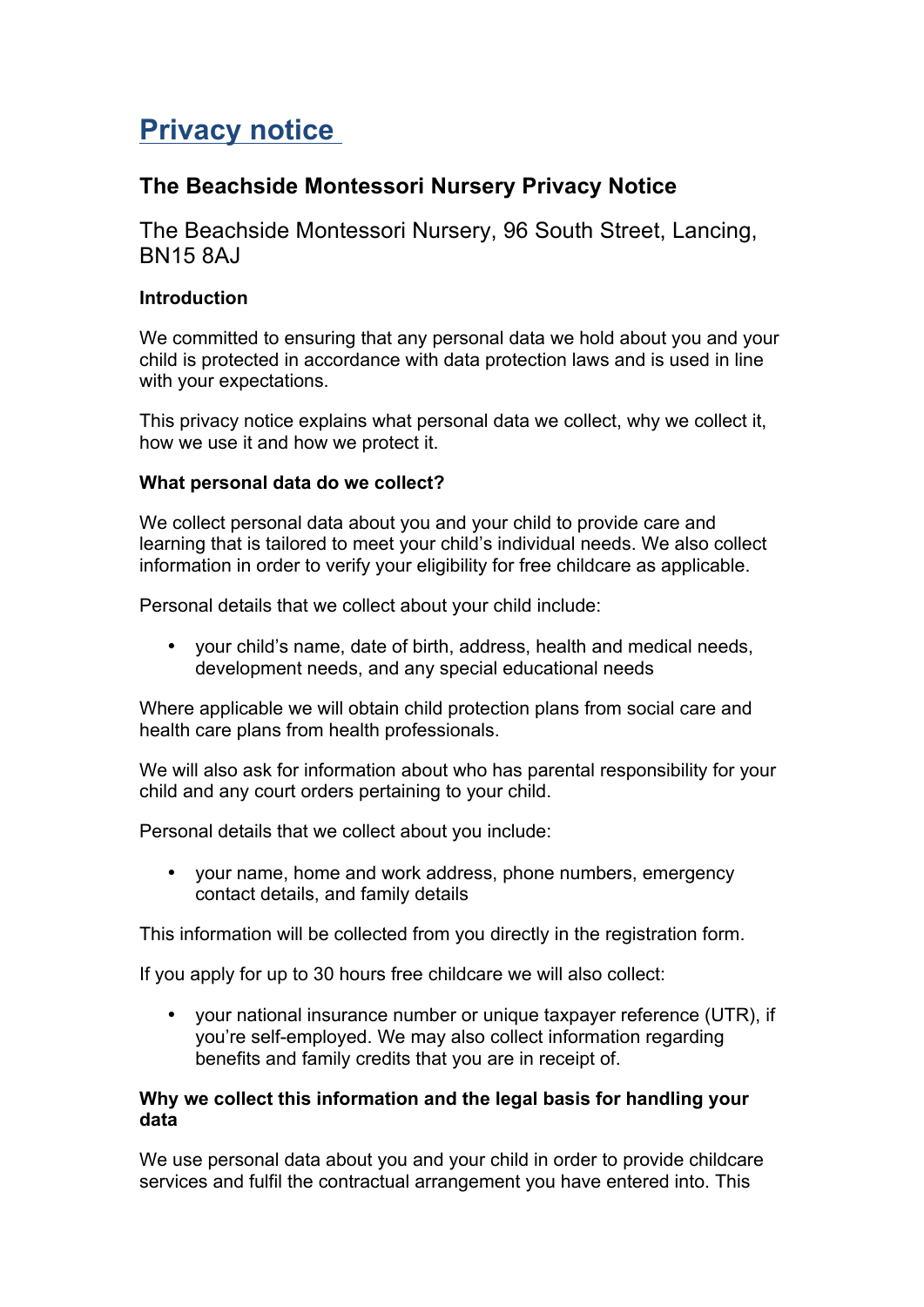includes using your data to:

- contact you in case of an emergency
- to support your child's wellbeing and development
- to manage any special educational, health or medical needs of your child whilst at our setting
- to carry out regular assessment of your child's progress and to identify any areas of concern
- to maintain contact with you about your child's progress and respond to any questions you may have
- to process your claim for up to 30 hours free childcare (only where applicable)
- to keep you updated with information about our service With your consent, we will also record your child's activities for their individual learning record. This may include photographs and videos. You will have the opportunity to withdraw your consent at any time, for images taken by confirming so in writing.

We have a legal obligation to process safeguarding related data about your child should we have concerns about their welfare. We also have a legal obligation to transfer records and certain information about your child to the school that your child will be attending (see *Transfer of Records* policy).

### **Who we share your data with**

In order for us to deliver childcare services we will also share your data as required with the following categories of recipients:

- Ofsted during an inspection or following a complaint about our service
- banking services to process chip and pin and/or direct debit payments (as applicable)
- $\cdot$  the Local Authority (where you claim up to 30 hours free childcare as applicable)
- $\cdot$  the government's eligibility checker (as above)
- our insurance underwriter (if applicable)
- our setting software management provider (if applicable)
- $\cdot$  the school that your child will be attending

### *We will also share your data if:*

 we are legally required to do so, for example, by law, by a court or the Charity Commission;

 $\cdot$  to enforce or apply the terms and conditions of your contract with us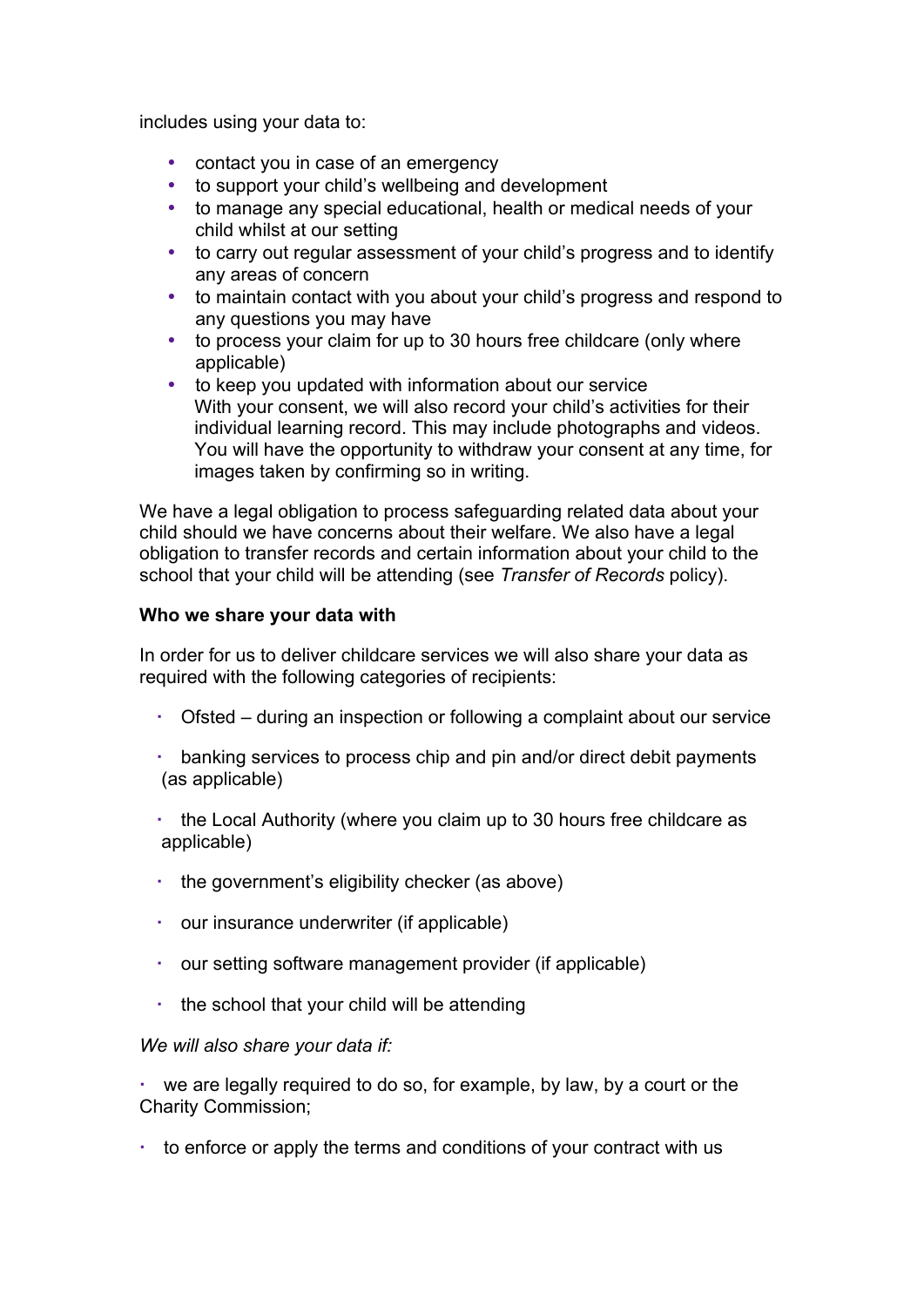$\cdot$  to protect your child and other children; for example by sharing information with social care or the police;

it is necessary to protect ours or others rights, property or safety

 We transfer the management of the setting, in which case we may disclose your personal data to the prospective buyer so they may continue the service in the same way.

We will never share your data with any other organisation to use for their own purposes.

### **How do we protect your data?**

We protect unauthorised access to your personal data and prevent it from being lost, accidentally destroyed, misused, or disclosed by:

All personal data, which is hand written will be stored in a named file and kept in a locked cupboard. All electronic data is saved on our work computer, which is backed up. The computer remains at the nursery and locked away in a secure cupboard. The nursery is locked during the day and overnight, only authorised access is permitted.

### **How long do we retain your data?**

We retain your child's personal data for up to 3 years after your child no longer uses our setting, or until our next Ofsted inspection after your child leaves our setting. Medication records and accident records are kept for longer according to legal requirements. Your child's learning and development records are maintained by us and handed to you when your child leaves.

In some instances (child protection, or other support service referrals) we are obliged to keep your data for longer if it is necessary to comply with legal requirements (see our Children's and Provider Records policies).

#### **Automated decision-making**

We do not make any decisions about your child based soley on automated decision-making. Or explain details if this is the case.

#### **Your rights with respect to your data**

You have the right to: